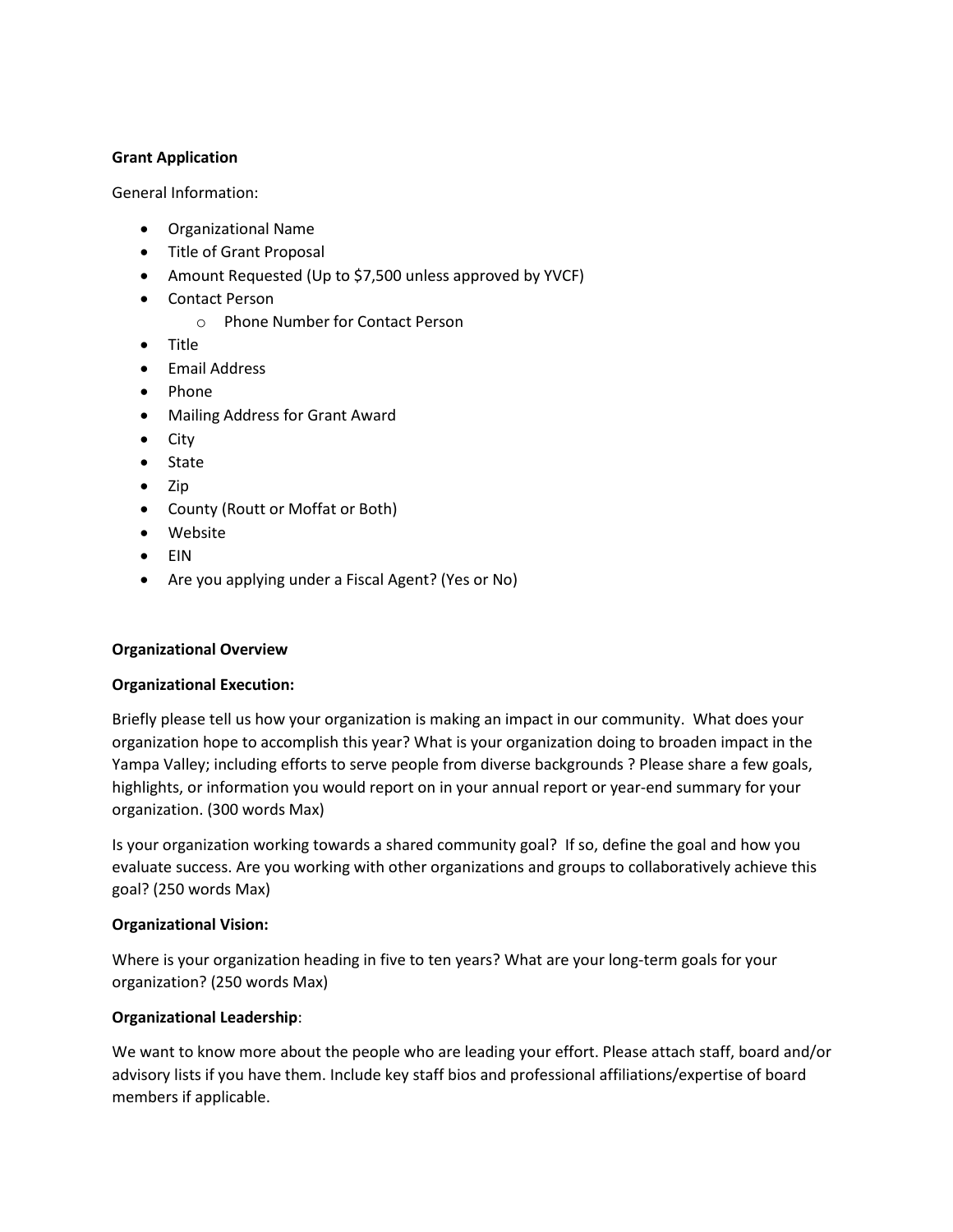(Optional) In 100 words or less, please provide any additional details you would like to include about your leadership team.

### **Grant Request:**

Checkbox: General Operating or Program Grant Request

Amount Requested:

Program Grant Only: In 550 words or less, please answer the following question as specifically as possible: What are you trying to do? Include a summary of your plan, the issue and/or opportunity to be addressed, goals and objectives, activities and timeline. Who are the targeted beneficiaries?

Program Grant Only: Provide a budget for the funding you are applying. PDF one page only.

#### **Financials**

- Organizational Budget for the current year.
- Most recent year-end financial statement (audited if applicable). Please include Consolidated Statement of Financial Position (Balance sheet) and Consolidated Statement of Financial Activity (P and L) - must be uploaded as one document in a .PDF file only

### **Grant Reporting for 2022 Grant (Grant Received in 2021):**

The Yampa Valley Community Foundation is interested in hearing about your overall work and lessons learned during the past year. The information you provide is valuable to our partnership, and will help YVCF to:

- understand your work more deeply, including your successes, challenges, learnings, and aspirations.
- where appropriate, enter into conversation about providing additional support, when possible, in areas where partners are facing challenges or are seeking to amplify a particular area of their work.
- report back to our current funders and to share your work and learnings with new and prospective funders and donors.
- work in close collaboration with our partners to advance our strategy to influence philanthropy in the Northwest Colorado.

#### **You have two options for reporting on your 2021 Grant:**

- 1. You can complete the questions below in the format and length of you choosing or;
- 2. You can schedule a 15-30-minute ZOOM meeting with YVCF Program Staff for a verbal report.